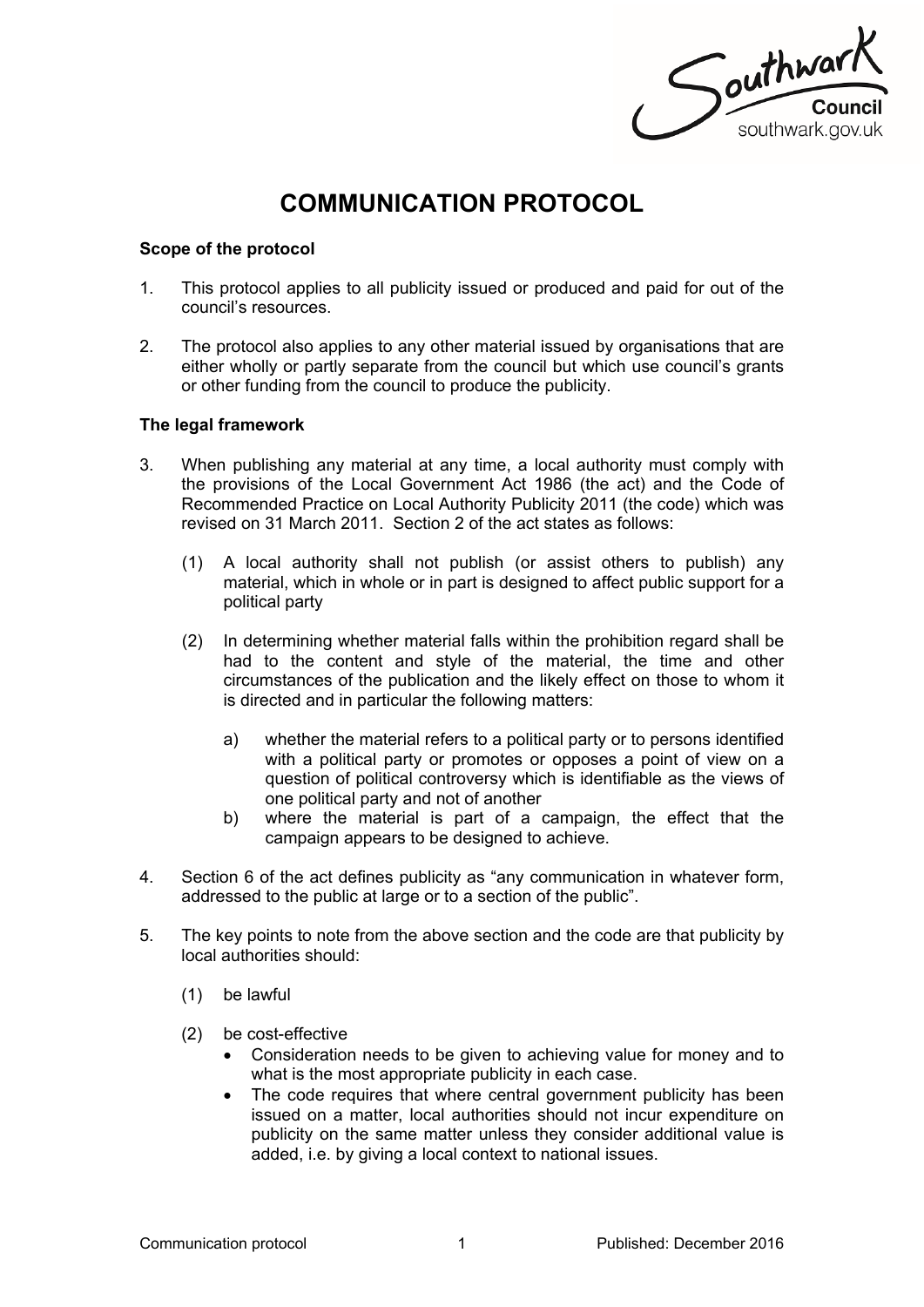- Local authorities should consider whether to take advice before embarking on a publicity campaign involving very large expenditure.
- (3) be objective
	- Where publicity is used to comment on, or respond to the policies and proposals of central government, or other local councils, the comments or response should be balanced and factually accurate and should avoid anything likely to be perceived by readers as constituting a political statement.
	- Any publicity describing council policies and aims should be as objective as possible, concentrating on facts or explanations or both.
	- Local authorities should not use public funds to mount publicity campaigns whose primary purpose is to persuade the public to hold a particular view on a question of policy.
- (4) be even-handed
	- Where local authority publicity addresses matters of political controversy it should seek to present the different positions in question in a fair manner.
	- Except where a period of heightened sensitivity exists (i.e. purdah), it is acceptable for local authorities to publicise the work done by individual members of the council, even if those views do not reflect the views of the local authority itself, although such publicity should make this fact clear.
	- It is acceptable for local authorities to host publicity prepared by third parties such as blogs and with links to external sites, although those may need to be disabled during a period of heightened sensitivity.
	- It is acceptable for publicity prepared by third parties and hosted by local authorities to include a logo associated with a political party or particular member of the authority such as the leader, but publicity material relating to a particular member must not seek to affect public support for that individual.
- (5) be appropriate
	- Local authorities should not incur any expenditure in retaining the services of lobbyists in order to publish material designed to influence public officials, MPs or the government.
	- Publicity about local authorities and services should be freely available in accessible formats.
	- Local authority publicity should clearly identify itself as a product of the local authority.
- (6) have regard to equality and diversity
	- Publicity may seek to influence attitudes on health, safety, crime prevention, equality, diversity and community issues.
- (7) be issued with care during periods of heightened sensitivity
	- Particularly regard needs to be paid before elections and referendums, when the general rule is that no publicity should be issued which seeks to influence voters.
- (8) When deciding whether publicity may fall foul of the act and the code, the council should consider
	- the content and style of the materials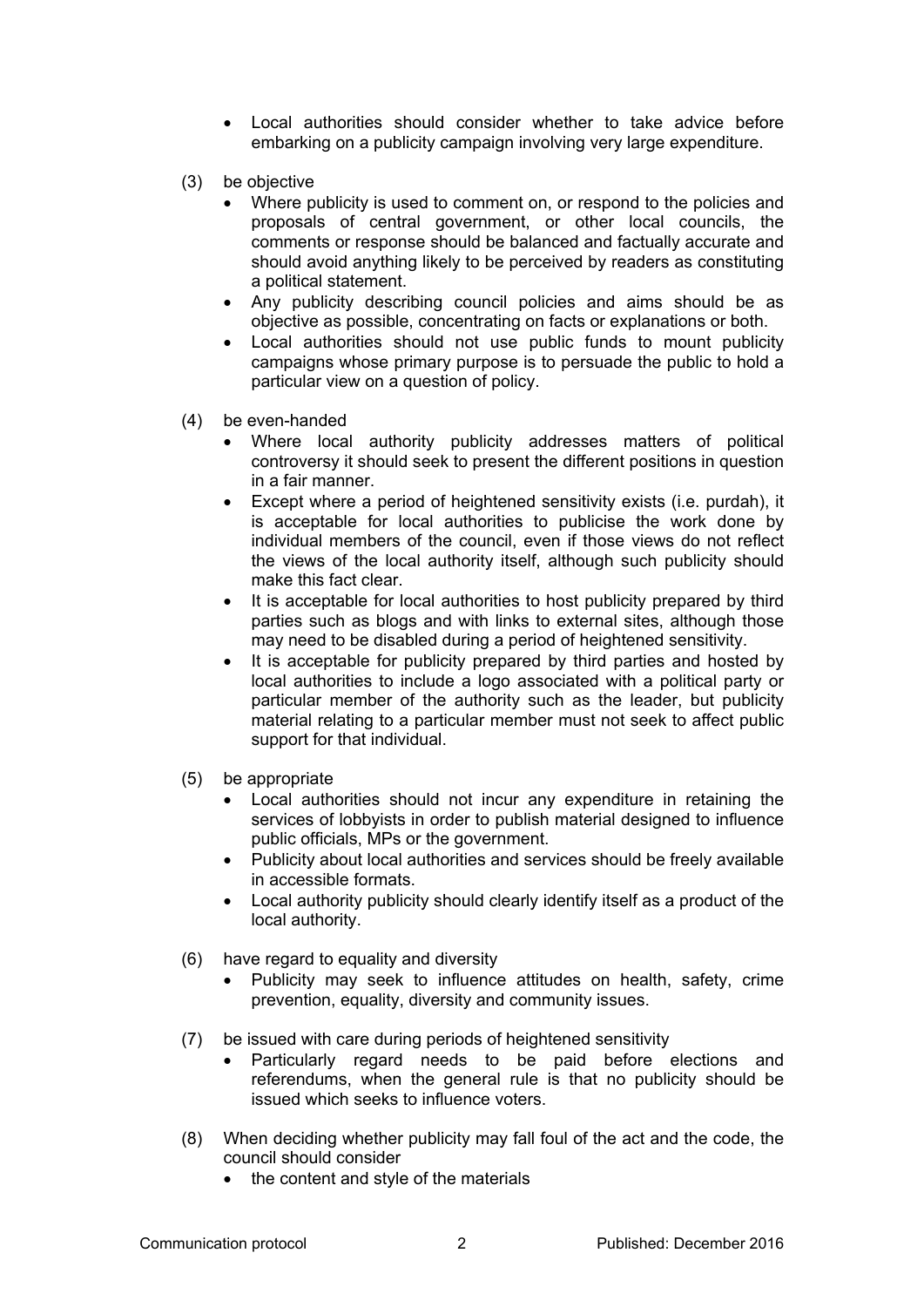- the timing and circumstances of the materials
- the likely effect on those to whom it is addressed
- whether it refers to a political party or politician
- whether it advocates a particular view that can be easily identified with a political party
- if it is part of a campaign, the effect that campaign is designed to achieve.

## **Publicity of individual councillors**

- 6. Publicity about councillors may include their contact details, their political affiliation, the position they hold with the council and their responsibilities.
- 7. Publicity may include information about individual councillor's proposals, decisions and recommendations where this is relevant to their position and responsibilities within the council. Publicity of individual councillors should avoid personalisation of issues or personal image making.

## **Ward member of the council**

- 8. Ward councillors will be invited to attend public meetings and events organised by the council to consider a local issue and will also be kept informed of consultative exercises on local issues. Some events will involve some members in formal roles, i.e. take part in photo opportunities, make presentations or officially address an audience and members will be advised of what those formal roles are and who is involved in those at the time of invitation.
- 9. Nothing in this protocol shall prevent the normal publication of the details of members' surgeries on-line, in hard copy or in advertisements.

#### **Official visits by government and shadow ministers**

- 10. It is open to government and shadow ministers to visit the borough at any time. However should the minister require assistance or access to any of the council's services or facilities, the visit will need to be arranged through official channels of the council. This will ensure that appropriate support is provided on the day.
- 11. To this end all such requests from government and shadow ministers must be referred to the head of communications who will promptly notify the chief executive of the request.
- 12. The head of communications will liaise with their counterpart at the relevant government department to ascertain the purpose of the visit. The head of communications in consultation with the chief executive and monitoring officer will authorise the visit if satisfied that the visit would assist the council in promoting one or more of its policies and or objectives or would be purely for fact finding.
- 13. Events which involve government ministers or other political figures and shadow ministers should usually be led by the leader or cabinet member with the Mayor informed or invited to lead as appropriate. Ward councillors and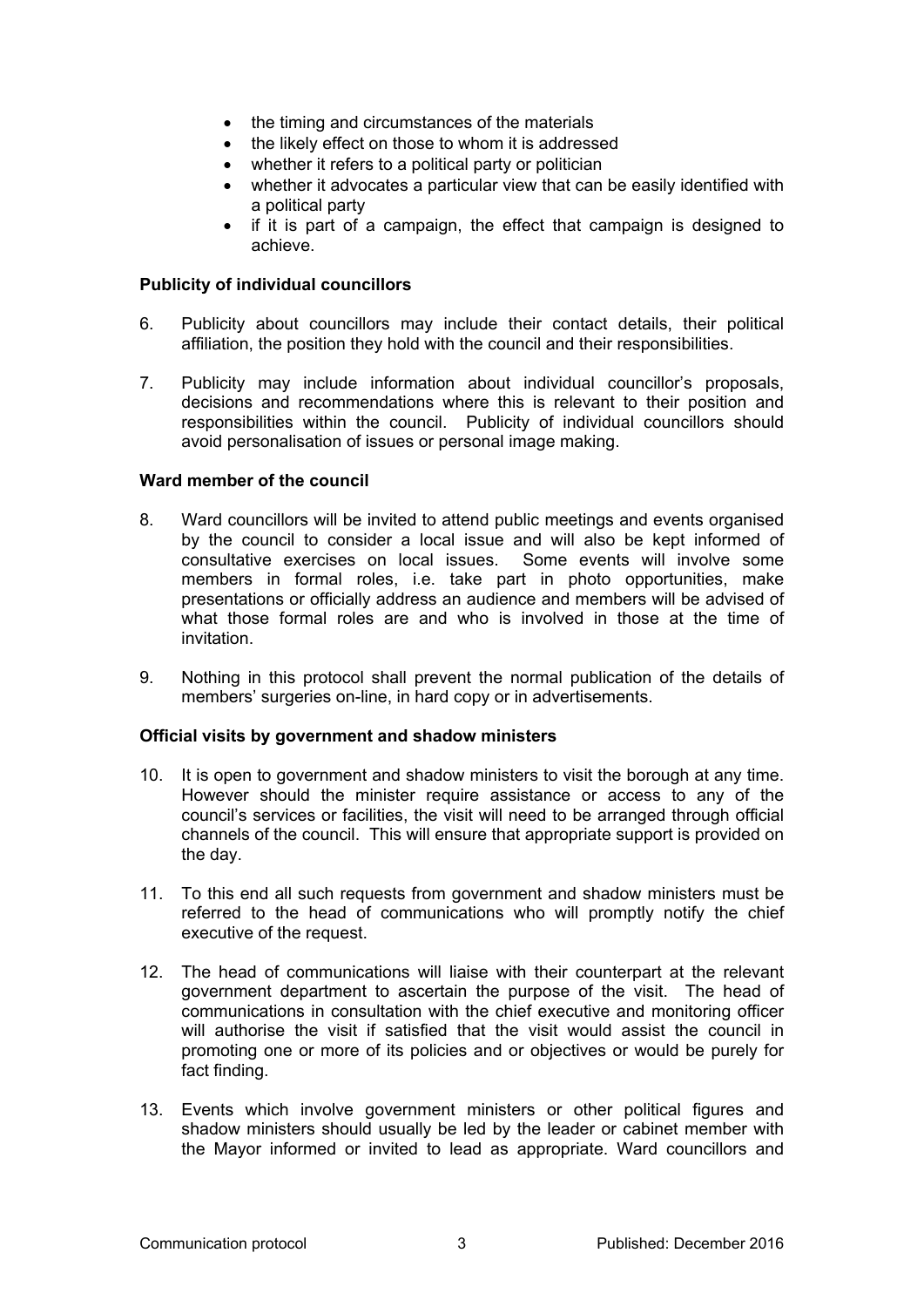leaders of all the political parties should be invited where possible and appropriate.

## **Visits by local and other Members of Parliament (MPs)**

14. There may be instances where local and other MPs who are not ministers will have a special interest in attending an event that is taking place in the borough. In this instance the MP in question may either be formally invited or merely informed about the event. Where the MP has not been specifically invited to attend, he or she should not expect to be treated as an "official" invitee.

## **Promotional publicity**

15. Local authorities are authorised under the Local Government Act 1972 to publicise information as to the services provided by them or other local authorities in their area. Publicity can also be used to explain or justify the council's policies either in general, such as in the annual report, or on specific topics, for example as a background to consultation. However, any such publicity should comply with the principles of the code.

## **Publicity of matters going before the cabinet, council assembly or any committee of the council**

- 16. All matters going before the cabinet or committees for decision are publicised five clear working days before the meeting or seven clear working days in the case of council assembly unless the report contains exempt information (i.e. information that has been judged by the proper officer as confidential). Some matters will obviously generate more press interest than others. Where the press is interested in a matter that is to be the subject of a decision by the council, the head of communications in conjunction with the relevant chief officer and cabinet member may issue a press release explaining the reasons behind the recommendations. Any such press release must be factual and objective. Members may be asked by the media to comment on this press release but should remember that whilst criticism of ideas and opinion is part of the democratic process, a member must comply with the code of conduct.
- 17. Where there has been misinformation about any of the council's policies or objectives the head of communications is authorised to take any appropriate corrective measures.

#### **Scrutiny**

18. Publicity about scrutiny will concentrate on factual information about which scrutiny exercises the council is conducting, who is involved, the process they will follow and the decisions they take. Where scrutiny suggests a course of action that differs to or challenges one agreed by the cabinet or any other council decision making body, this would be made clear in publicity together with the process for resolving the difference.

#### **Contact with press**

19. As outlined in the code of conduct for employees, employees and other staff should not communicate with press and other media unless authorised by the appropriate manager to do so.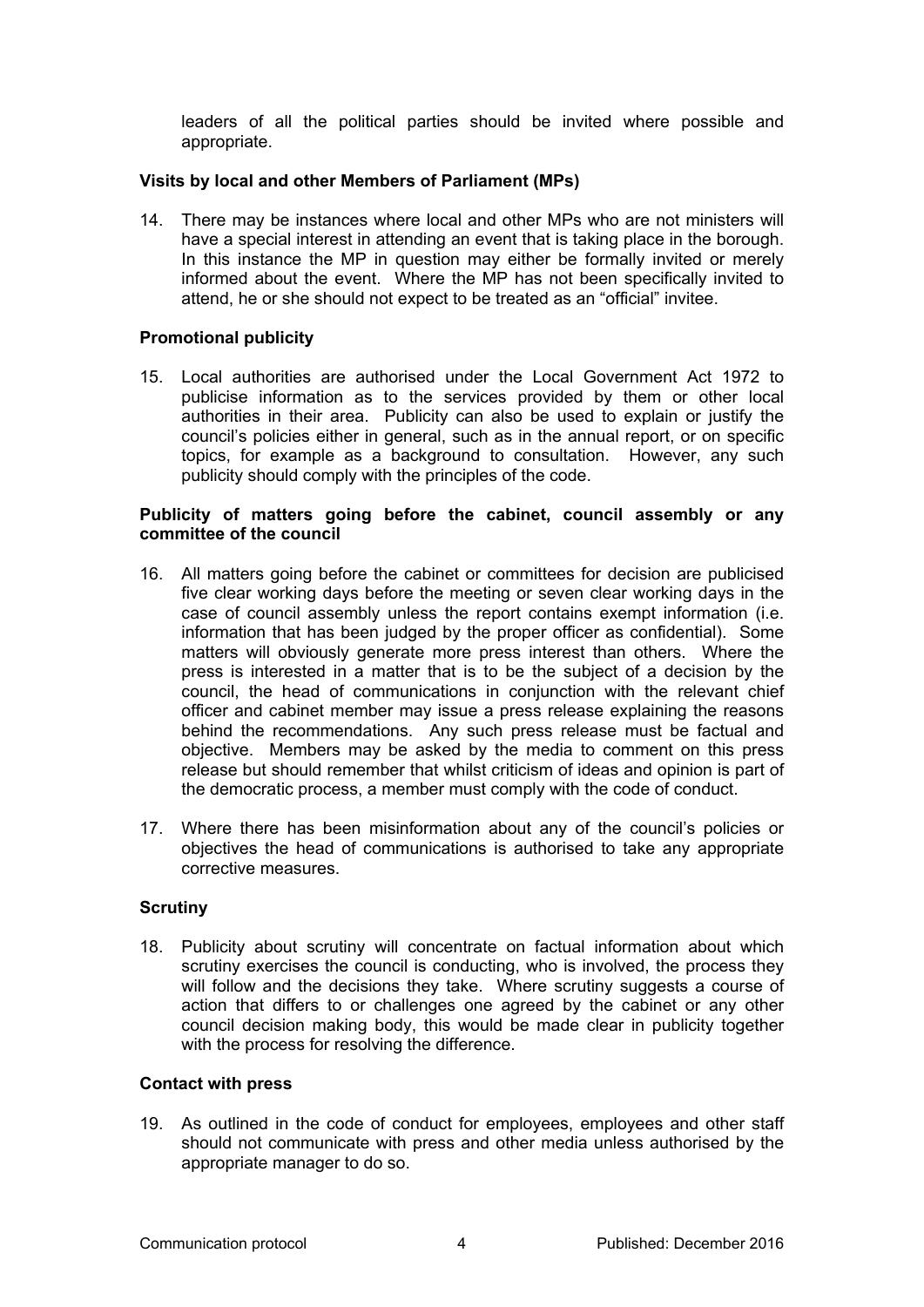## **Press releases**

20. All press releases from the council must be agreed and signed off by the communications unit and issued either electronically or on council headed paper. Press releases containing quotes from members must be agreed and signed off by the appropriate member.

# **Social media**

- 21. It is acceptable for the council to host social media, such as a blog, which itself contains links to external sites where the content would not itself comply with the code. However care needs to be exercised in that such links do not:
	- contain content that may result in actions for libel, defamation or other claims for damages
	- be used to process personal data other than for the purpose stated at the time of capture
	- be used in an abusive, hateful or disrespectful manner.
- 22. However particular care must be taken during the period before elections and referendums to ensure that no breach of any legal restriction takes place. It may be necessary to suspend the hosting of material produced by third parties or public forums during such periods.
- 23. In addition, where members are present as voting members at any meeting where they are determining any application for any approval, consent, licence, permit or permission, they should not access the internet, send or receive emails, text, messages or tweets concerning the business of that committee. Further advice is given by the monitoring officer's guidance 'A few top tips for members using social media' issued in September 2016. [http://thesource/tools-and](http://thesource/tools-and-resources/communications/)[resources/communications/](http://thesource/tools-and-resources/communications/)

# **Publicity during periods of heightened sensitivity**

- 24. Candidates in an election or referendum should not be provided with any form of publicity during the period between the notice of an election and the election itself.
- 25. Any publicity should be objective, factual, not deal with controversial political issues and avoid personalisation of the issues or inappropriate personal image making.
- 26. The council should not produce publicity designed to influence the views of local people on petitions, referendums or specific proposals.

#### **The role of the communications unit**

27. The communications unit works on behalf of the council and not for any political party. The purpose of its work is to provide high quality information about the council, its policies and its services and to maintain public confidence and where appropriate to protect and to promote the council's reputation. It aims to encourage better relationships with the local community. It is important to remember that all publicity and press releases are directed through the communications unit so these goals can be achieved.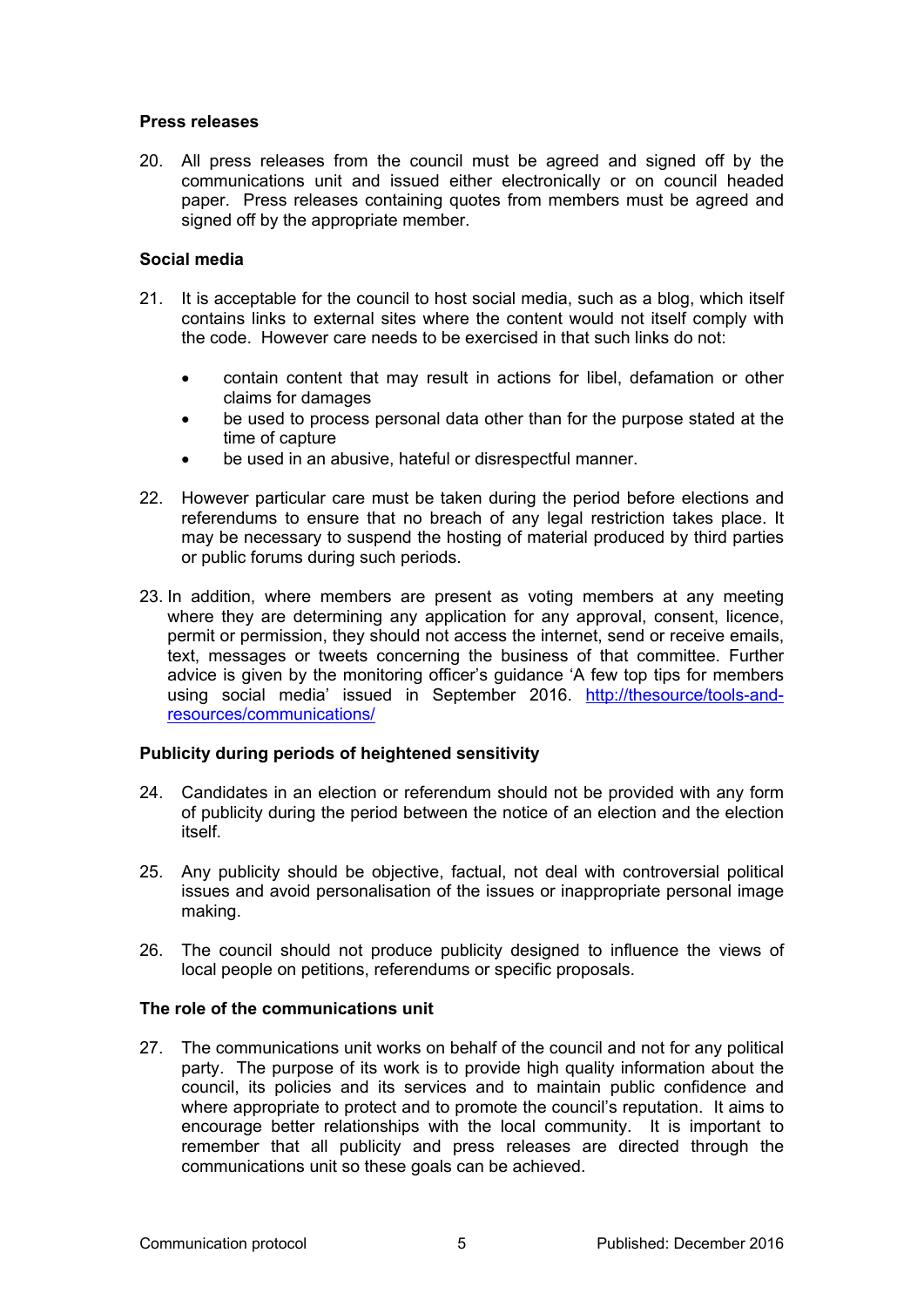- 28. The head of communications can advise members on how to deal with press enquiries, and how to arrange publicity for events, which can be properly publicised. Members have a remit to discover and make public inefficiency and poor public service; however, they should be careful where a matter they wish to make public relates to identifiable officers.
- 29. Publicity and information will cover areas such as why the council makes the decisions it does, and why other proposals are rejected. The communications unit will feature the decisions of the council, i.e. those decisions made by the council assembly, cabinet, scrutiny, planning or licensing committees or community councils, or those actions which have been taken within the broad policy framework already set by the council, subject to any call-in arrangements.

## **Obligations on officers in relation to documents being prepared for public consumption**

- 30. Council staff and resources must not be used to arrange proactive events, such as photocalls, if they would provide politicians with a platform to communicate with the public that would not otherwise be available to them.
- 31. When considering whether a communication or publicity is safe to be put out officers should ask themselves whether the communication or publicity is objective, balanced, informative and accurate. If the answer is an unequivocal yes then the communication or publicity is safe to be put out.
- 32. Where officers are uncertain as to whether a communication or publicity is appropriate they should seek advice from the communications unit and the monitoring officer in those cases.
- 33. If something cannot go out as a member has suggested then officers can explain why and offer an alternative form of words. Again the communications unit or the monitoring officer can offer you guidance on what would be appropriate.

# **The role of the Mayor**

- 34. The Mayor is the first citizen of the borough and as such is apolitical. He or she is responsible for promoting the council as a whole and representing the council in civic and ceremonial events.
- 35. The Mayor is also responsible for chairing meetings of the council assembly and interpreting the constitution as necessary. Where the Mayor is unable to act or the office is vacant, the Deputy Mayor will discharge all of the Mayor's duties except that the deputy may not chair meetings of the council assembly unless specifically appointed to do so.

## **Key spokespeople**

36. The role of the spokesperson is to present facts about council decisions, the context in which they were taken, actions, and issues faced by the council. Members who are key council spokespeople are the leader and deputy leader and cabinet members within their portfolio, the chair of overview and scrutiny committee, planning chair, licensing chair, chair of the relevant community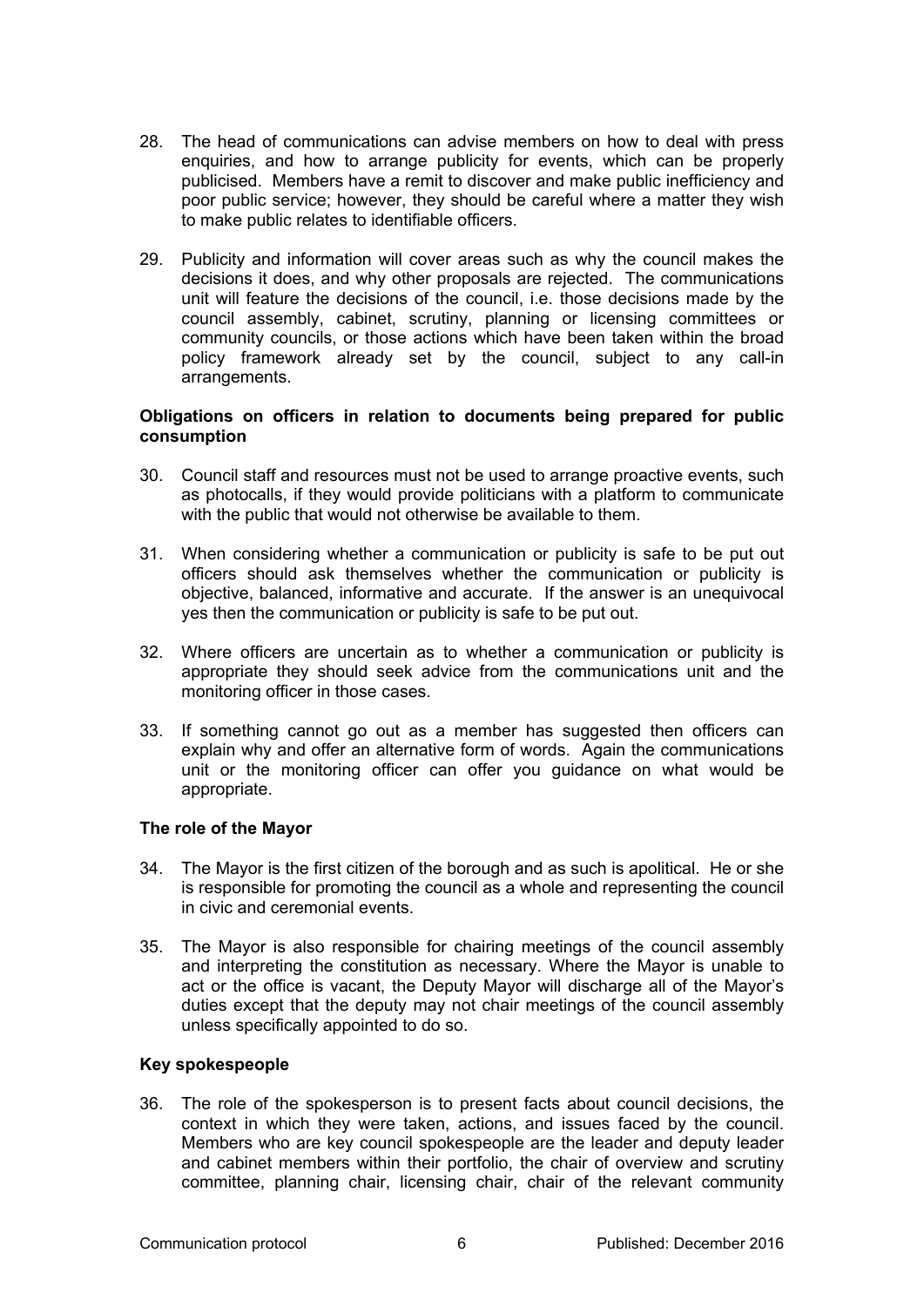council, standards chair and chair of the audit and governance committee. They will be quoted or featured in publicity where it relates to their responsibilities on the council.

## **Correspondence**

- 37. Generally correspondence from one member should not be copied to, or discussed with, another member without the member's consent subject to any rights of access arising from the Freedom of Information Act 2000 and the Data Protection Act 1998. If a member has sought advice from an officer and included a circulation list, it can be assumed that the officer's response can be circulated to those people on the circulation list for the original letter, even if that list includes other members.
- 38. This does not prevent officers copying letters to each other about casework across ward or interest boundaries in order to respond to a member inquiry. Points of general interest to all members may be converted into general advice, and circulated (within the limitations set down in the Data Protection Act). A chief officer is also able to advise a relevant cabinet member in general terms of an issue raised with the chief officer in correspondence, or otherwise, by another member.
- 39. Official letters from the council should normally be sent out in the name of the appropriate officer rather than a member. It may be appropriate for members to write in certain circumstances (e.g. representations to a government minister); however, this would be the exception rather than the norm. Letters which create obligations or give instructions should not be sent out in the name of a member.

# **Postage**

- 40. Preparation and postage of correspondence are a significant part of the support given to members. The content and purpose of letters, leaflets, and other correspondence must relate to the member's role in the authority. The members' services manager will arrange for monitoring arrangements to be put in place, and refer doubtful cases to the monitoring officer.
- 41. The use of council resources in the preparation and postage of the following kinds of post are not permitted:
	- private mail including correspondence for other bodies
	- mailshots
	- letters sending out information (concerning planning application, refuse collection, etc) which is the responsibility of officers
	- letters which criticise other groups and their members or praise the writer or their political group
	- group publicity such as political party greetings cards.

For the avoidance of doubt, correspondence to residents about the location of surgeries by members who do not have a fixed location for their surgery shall not constitute a mailshot.

42. The question of what is a mailshot has proved problematic. Members are entitled to use council resources to respond to requests that their constituents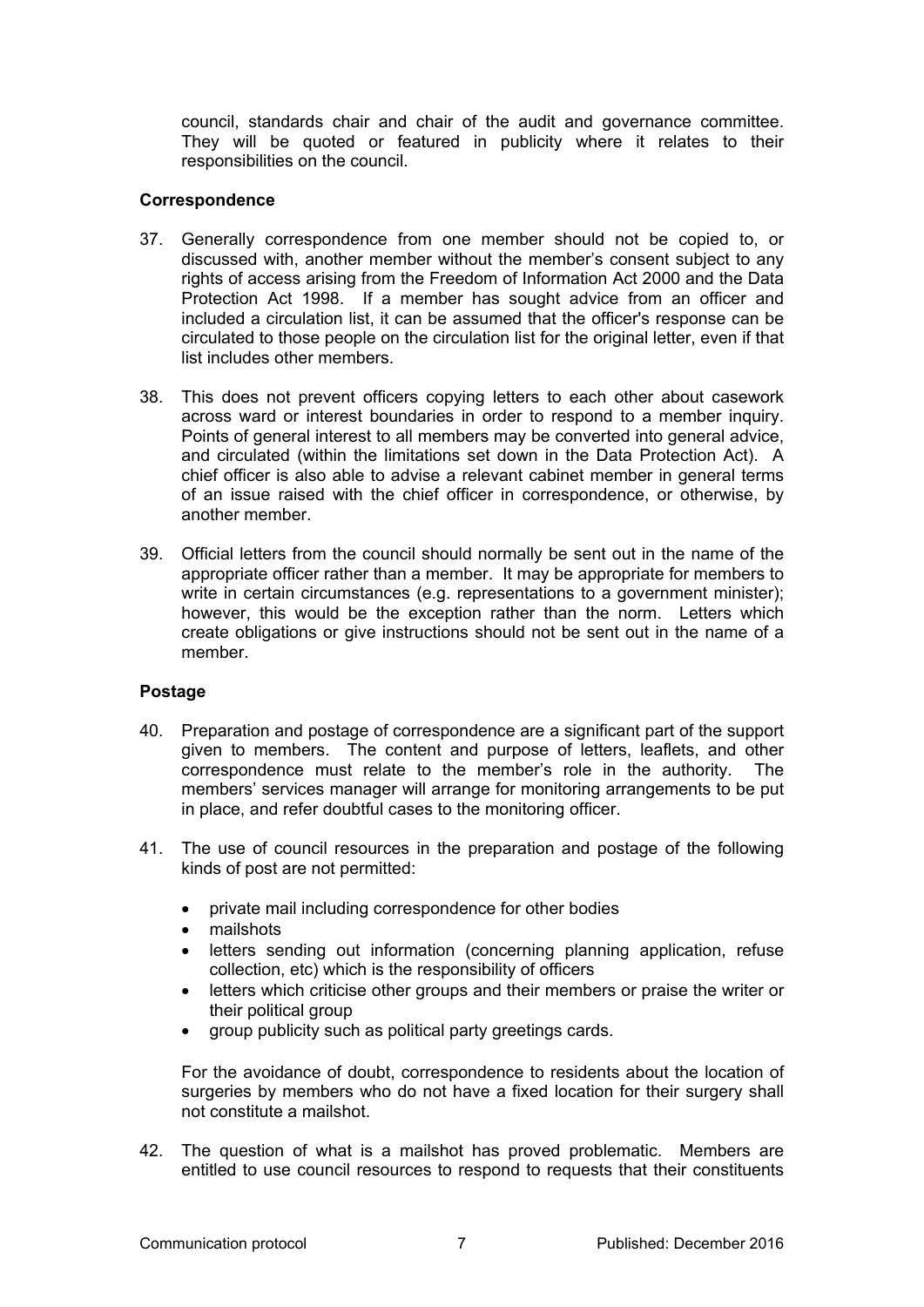have raised with them for action and explain what action has been taken, but not generally to publicise their work in the ward. Requests to send out large numbers of letters will have to show what demand is being responded to, and that the letter is a proportionate response to that demand. In any event, member services do not have the resources to send out more than one batch of such letters a month for any member. Members are reminded that this is a finite resource, and member services may need to limit the use of this if excessive costs are incurred. Further advice is given by the monitoring officer's guidance 'Correspondence and Mailshots' issued 18 January 2013 ([http://moderngov.southwark.gov.uk/documents/s35152/Monitoring%20Officer](http://moderngov.southwark.gov.uk/documents/s35152/Monitoring%20Officer%20Guidance%20on%20Mailshots.pdf) [%20Guidance%20on%20Mailshots.pdf](http://moderngov.southwark.gov.uk/documents/s35152/Monitoring%20Officer%20Guidance%20on%20Mailshots.pdf)).

43. Where members are uncertain as to whether a communication or publicity is appropriate they should seek advice from the head of communications and the monitoring officer in those cases.

#### **Emails**

- 44. Email and internet access facilities are provided to members to support work on council related activities. The standards set out for officers in the use of emails apply equally to members. The key standards are that:
	- any behaviour or comment that is not permitted in the spoken or paper environment is also not permitted in an email message
	- email messages should be inoffensive and should not be construed to harass
	- emails must not incite racial hatred or be pornographic in nature either in the body of the text or as an attachment
	- chain emails should not be forwarded on.
- 45. As a general rule, emails cannot be used for party political purposes but:
	- emails organising the political group in relation to council business are allowed
	- the use of the email address in a party political leaflet to advertise a ward surgery or as a means of allowing residents to contact their ward members on non-party political matters is allowed
	- emails to newspapers as a means of commenting on council business from the political group's perspective are allowed.
- 46. Members should note the requirements for social media are given in paragraphs 21 and 22.
- 47. Members should remember that emails may be subject to disclosure if a request is made under the Freedom of Information Act 2000.
- 48. Any use of IT resources, including email and the internet, that contravenes any legislation (such as the Data Protection Act 1998; the Computer Misuse Act 1990; and the Copyrights, Designs and Patents Act 1988 (amended 2002)); or breaches the general obligations of the code of conduct for members; or breaches council policies on information security is considered to be unacceptable. Members are responsible for the content of any email sent from your username and in certain circumstances the council may also be found liable for the content of such email.